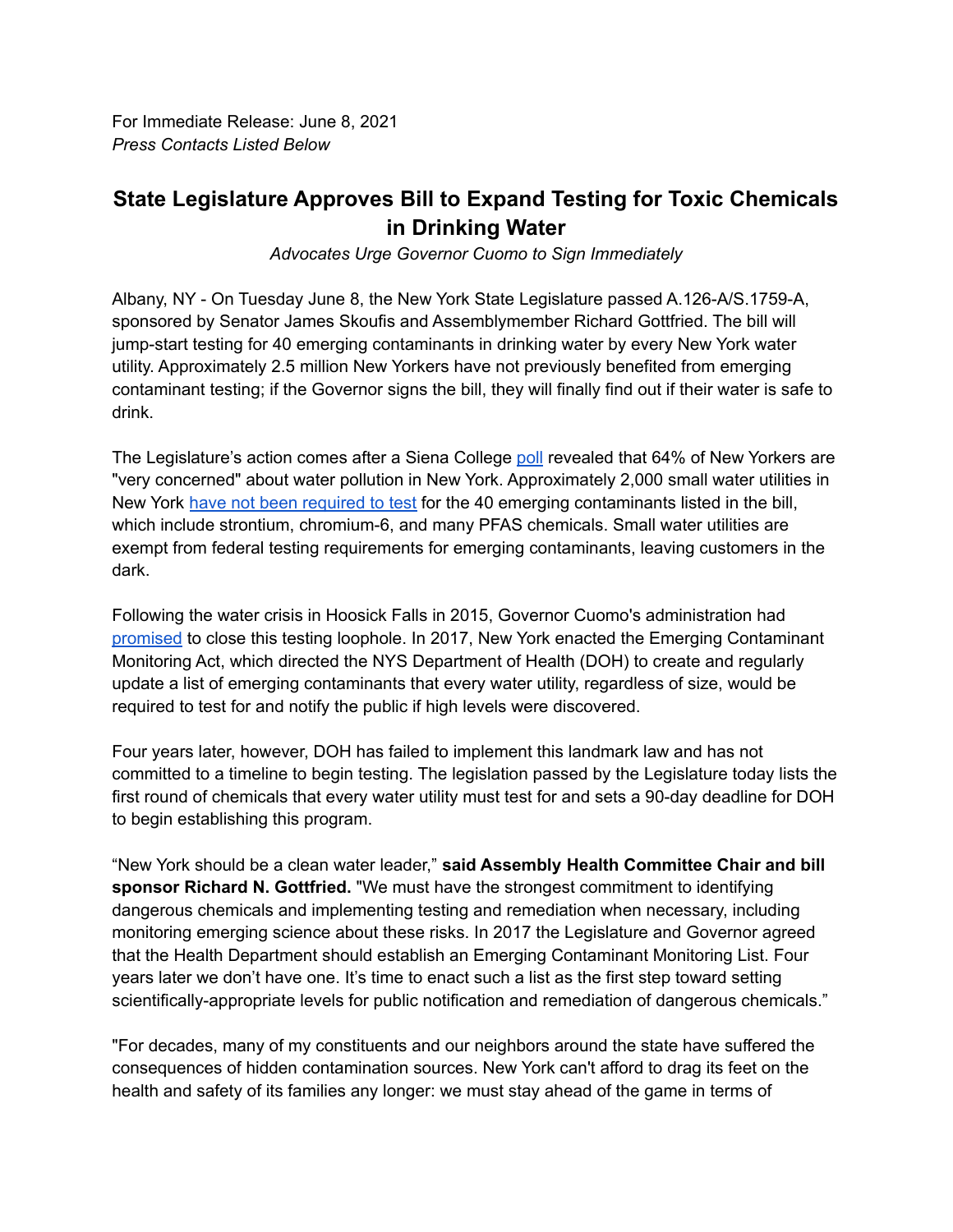identifying, monitoring, and eliminating new drinking water contaminants by strengthening testing requirements for water systems statewide," **said Senator and bill sponsor James Skoufis,** "I am proud to have moved this legislation across the finish line with my legislative colleagues, and now call on the Governor to do the right thing."

"Water is fundamental to life, but it is one of our most threatened resources. We are thrilled that the State Legislature took action to ensure that water contamination crises do not go undetected. Thanks to Senator Skoufis and Assemblymember Gottfried's leadership, all New Yorkers are one step closer to knowing what's in their water. We now look forward to Governor Cuomo swiftly signing this legislation into law," **said Rob Hayes, Director of Clean Water for Environmental Advocates NY.**

"For too long, Hoosick Falls residents didn't know what was in our water. No New Yorker should have to be exposed to toxic chemicals for decades like we were," **said Michelle O'Leary, Hoosick Falls resident and member of the New York Water Project.** "Many of us read food labels and have taken steps with this information to protect the wellbeing of our families. We should be able to do the same with our water. Any toxins we are being exposed to need to be found and eliminated. With this bill, New York will finally move forward with a proactive rather than a reactive approach to safeguarding drinking water. It's been a long time coming."

**Peggy Kurtz, Co-Founder of the Rockland Water Coalition said,** "In Rockland, 8 PFAS chemicals have been detected in our water, but we don't know whether there are even more PFAS in our water that have not been tested for. It's not enough to test only for the two PFAS chemicals regulated in New York. Scientists are telling us that many of the unregulated PFAS chemicals are every bit as toxic as the two that are now regulated, and pose serious risks to infants and small children. With this bill, testing for all detectable PFAS chemicals would finally begin. We thank Senator Skoufis and Assemblymember Gottfried for their leadership in sponsoring this critical legislation."

**Deborah Brown, member of the Newburgh Clean Water Project said,** "In Newburgh, we have 12 PFAS chemicals in our drinking water sources, which forced us to hook up to New York City water. Our water is threatened by releases from our local air base, from overdevelopment and from the proposed Danskammer fracked-gas power plant. We need our own water back, cleaned and protected. This bill will test for emerging contaminants and identify our water problems fully, the first steps toward getting our water sources cleaned up."

"After years of sounding the alarm and educating municipalities surrounding Seneca Lake about the dangers of PFAS, we're thrilled that the State Senate will finally pass a bill to start testing for PFAS chemicals and other emerging contaminants in our drinking water," **said Joseph Campbell, President of Seneca Lake Guardian.** "We applaud Senator Skoufis and Assemblymember Gottfried for taking on this issue, and are hopeful that the Governor will sign this bill in an effort to inform all New Yorkers of what's in their water."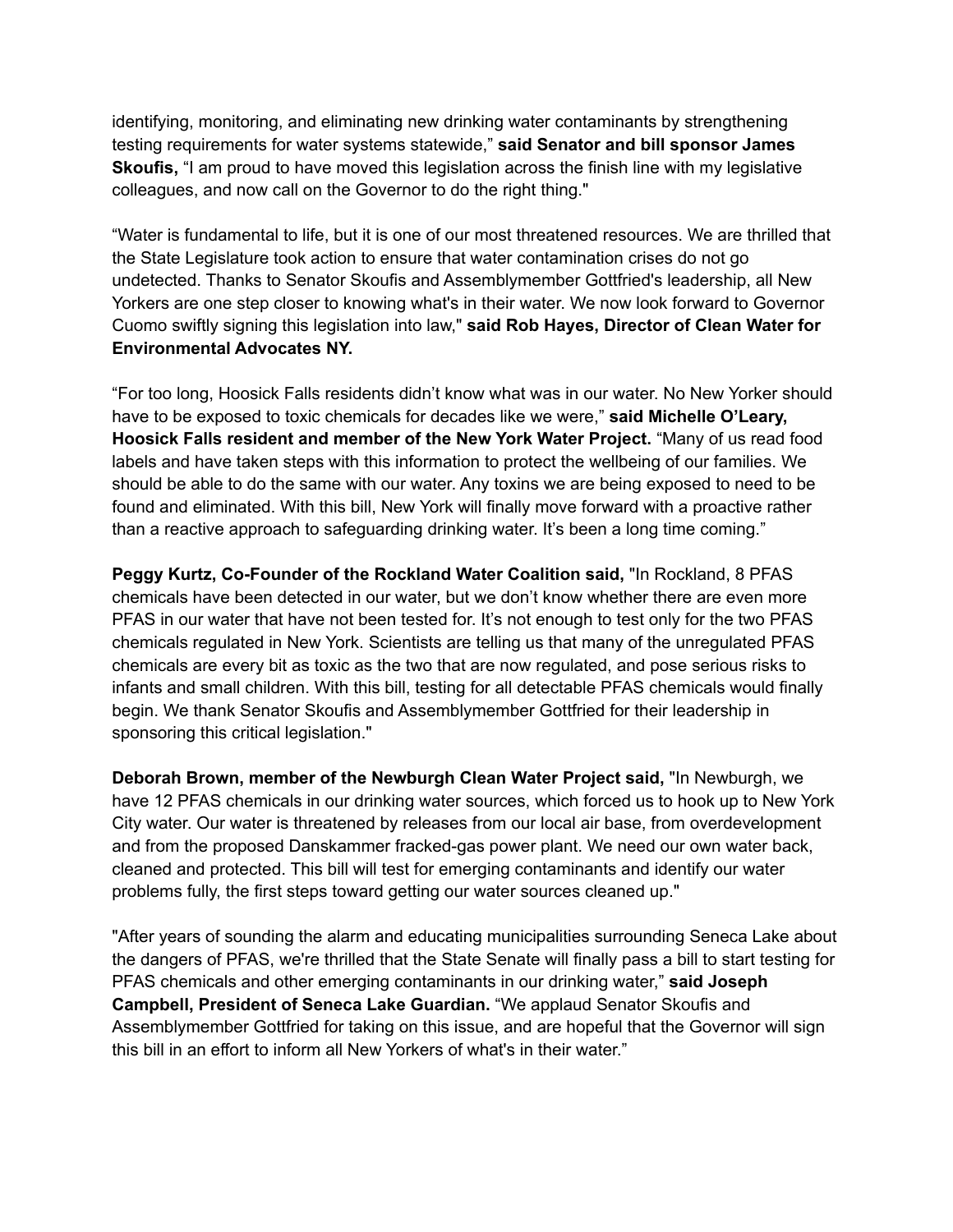"Clean water is critical for the health, safety and wellness of our children," **said Dana Platin, President of the NYS Parent Teacher Association.** "We truly applaud the State Legislature for their action in support of children's health, and look forward to quick action from the Governor to ensure this important and necessary bill becomes law."

**Stephen Acquario, Executive Director of the NYS Association of Counties, said,** "New York is a national leader in protecting our most precious commodity: drinking water. Emerging contaminants, such as PFAS chemicals, are the greatest threat to the quality of our drinking water in a generation. This legislation expands the list of emerging contaminants to provide more information about what chemicals are in our drinking water so we can take steps to ensure that it is clean and safe to drink."

"Communities have waited years for this testing. Today, we're glad they won't have to wait any longer," said **Newburgh City Councilmember and Local Progress NY Co-Chair, Karen Mejia.** "We applaud the State Legislature for taking a crucial step to ensuring communities across New York -- in both big cities and small towns -- have safe drinking water."

"Knowledge about what is in our drinking water is critical to public health, and this bill will move New York closer to fulfilling DOH's long overdue mandate under the Emerging Contaminants Monitoring Act," **said Victoria Leung, Associate Staff Attorney of Riverkeeper, Inc.** "We commend the State Legislature for passing this bill and hope the Governor will sign it soon."

"All New Yorkers, regardless of where they live, should have the basic right to know what's in their water," **said Liz Moran, Environmental Policy Director for NYPIRG.** "Giving New Yorkers more information about their water empowers them to make healthy choices for themselves and their families, prevents contamination crises, and moves the state towards a path to regulate dangerous contaminants. NYPIRG thanks Senator Skoufis and Assemblymember Gottfried for carrying this legislation and applauds the State Legislature for passing this bill - we urge the Governor to sign it quickly."

"Communities across New York continue to grapple with toxic chemicals in drinking water," **said Alok Disa, Senior Research and Policy Analyst with Earthjustice**. "In order to protect against these exposures and to safeguard public health, New Yorkers first need to know whether PFAS or other harmful contaminants are in their water supplies. By requiring periodic testing for emerging contaminants, this legislation will ensure that drinking water protections evolve with scientific understanding. We thank the Legislature for taking this critical step to ensure all communities are able to know what's in their water, and we urge the Governor to sign this legislation into law as soon as possible."

"While New York State has access to an abundance of fresh water because of its position in the lower Great Lakes Basin, there is also a long history of industrial contamination to the very waters we pull our drinking water from. For generations, adequate testing has been lacking in areas of Western New York that are likely to be impaired by industrial contaminants. Expanded testing of emerging contaminants is critical to identify any threats to public health and work to